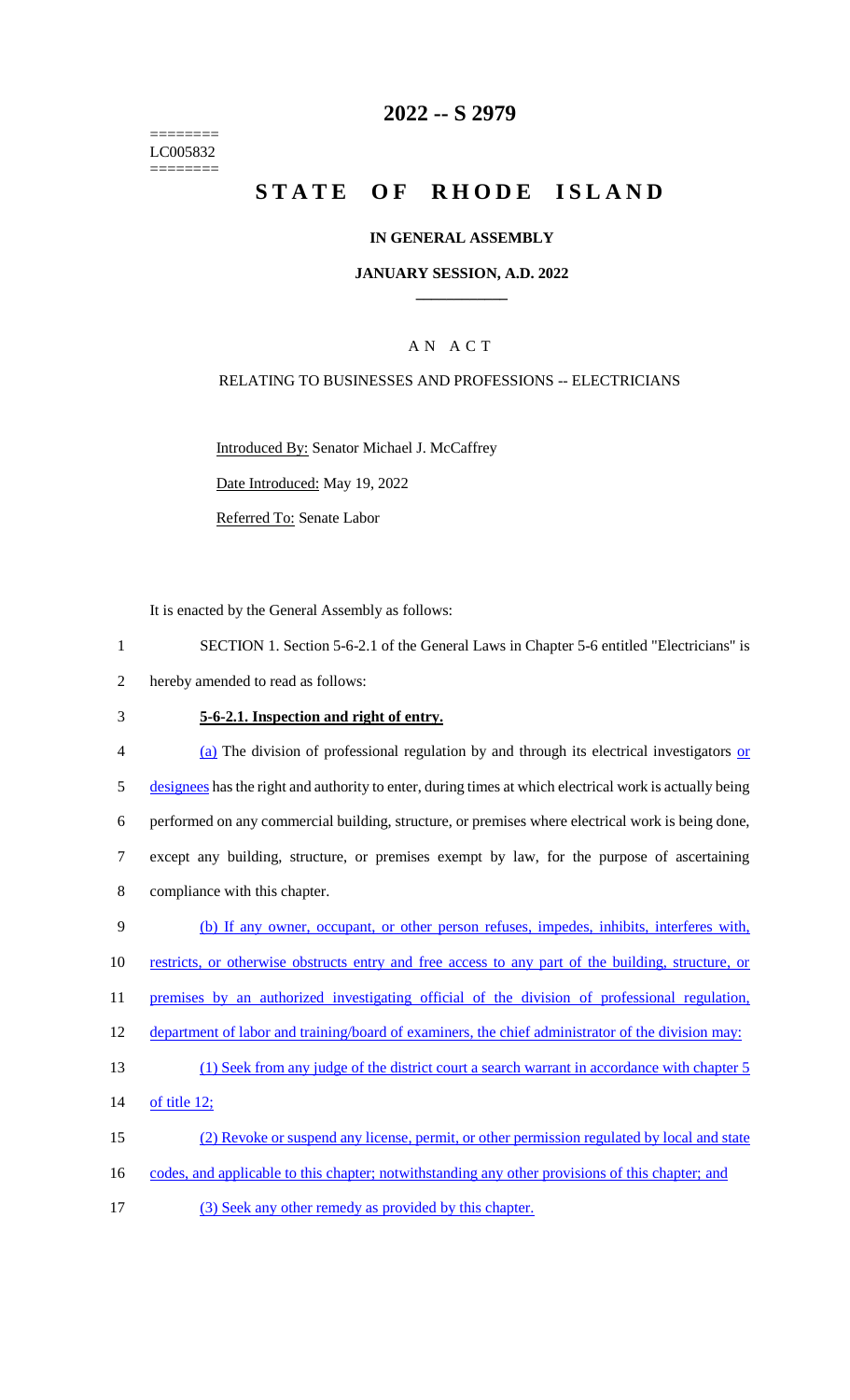1 SECTION 2. This act shall take effect upon passage.

#### $=$ LC005832 ========